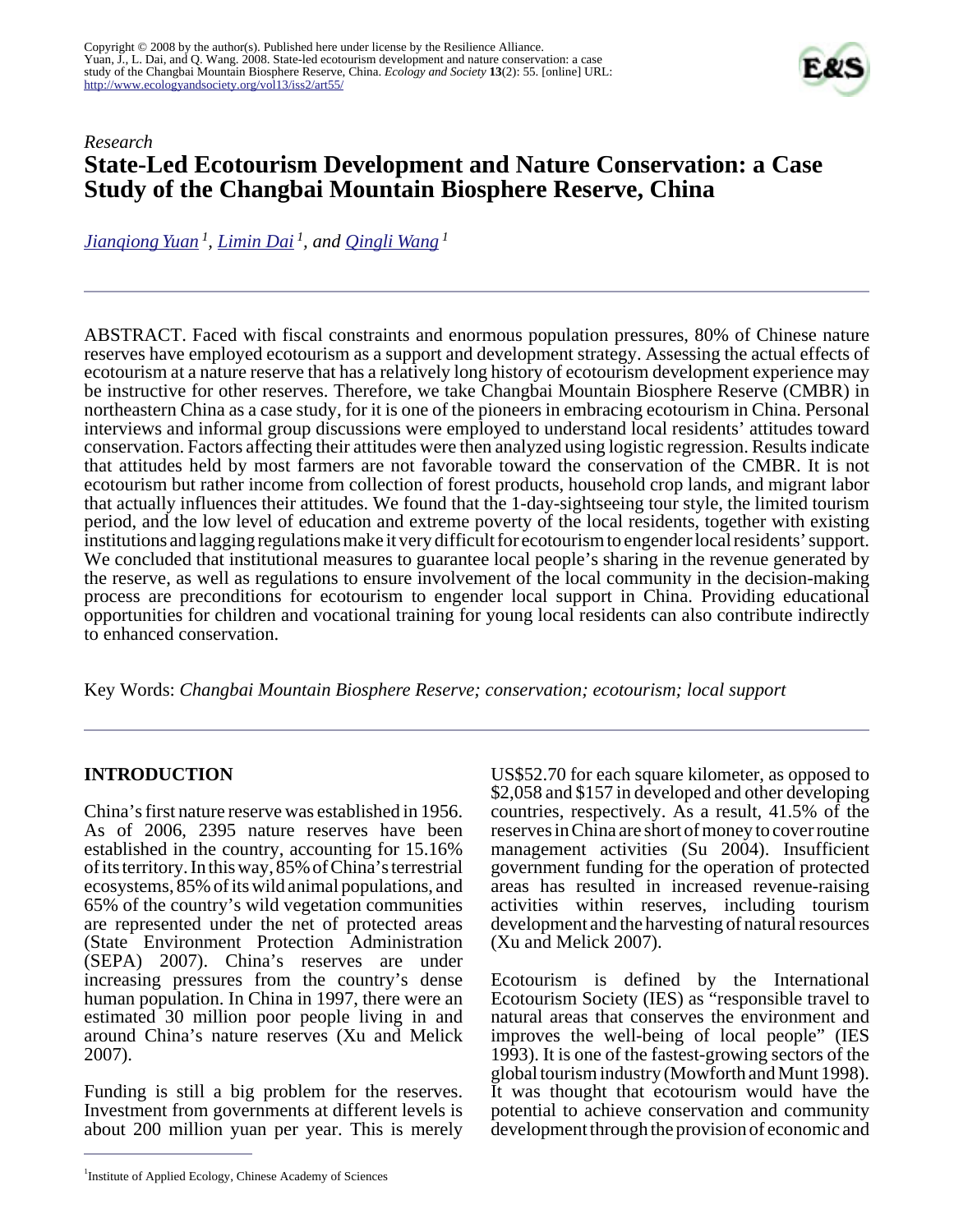social incentives to local communities, but successful cases remain scarce. Kiss (2004) pointed out that the reality is hard to evaluate because much of the information available is anecdotal and subjective. Brandon and Margoulis (1996) have also pointed out that the question of whether employment in ecotourism provides sufficient incentives for local people to safeguard natural resources can be answered only on a site-specific basis.

Nonetheless, ecotourism is booming in China. The establishment of the first national forest park (Zhangjiajie National Forest Park) in 1982 triggered the development of ecotourism. Since then, it has attracted more attention, both social and scientific, around China, and is gradually becoming an ecologically important activity in the country. According to a survey conducted by UNESCO, 80% of nature reserves in China had some kind of ecotourism program in 1997 (Chinese National Committee for Man and the Biosphere Program (CNCMB) 1998). The rapid development of the tourism industry—both domestic and overseas has led to a dramatic increase in the number of tourists visiting nature reserves and a broad use of the term "ecotourism" (Han and Zhuge 2001). Ecotourism is thought to be an inevitable way for Chinese nature reserves to achieve sustainable development (Bai 2002), and it certainly has the potential of becoming a prominent industry in western China (Liang and Cao 2006). In 2005, 1900 forest parks (mainly reserves) accommodated 180 million tourists. The number of visitors to the parks has increased annually by 20% in the past 5 years. Another change has been the increase in entrance fees for ecotourism destinations. For example, Zhangjiajie National Forest Park's entrance fee increased from 2 yuan (\$0.20) in 1982 to 240 yuan (\$30) in 2005. It is conceivable that some reserves may become economically self-supporting in this way.

The development of ecotourism in protected areas by tourism operators, often with state concessions, is a common phenomenon (Li and Han 2001). The country's Nature Reserve Ordinance also does not clearly offer a provision to justify or require local participation in the decision-making process; thus, allocation of concessions to operate tourism in reserves is opaque. As the lands are effectively controlled by the government, the administrators of the reserves are the representatives of the

government who manage these lands. The central government does not derive sufficient tax revenues from ecotourism to compensate for a shortage in operational funding for the reserves.

Given that ecotourism has been widely used in China's nature reserves, its role in the protection of biodiversity needs to be assessed. Does it really provide sufficient incentives for local people to safeguard natural resources? Is it appropriate to use ecotourism as a development strategy? Past research on China's nature reserves tended to focus on flora and fauna or management issues from the perspective of reserve managers and government officials (Jim and Wu 2002). Few quantitative studies have been conducted to specifically examine local responses toward ecotourism development in China. Previous studies of this theme revealed that local residents were optimistic about ecotourism and that ecotourism is still at an early stage in China (Stone and Wall 2003, Chen et al. 2005, Xu et al. 2006). A recent study by Li et al. (2006b) on Jiuzhaigou Natural Reserve affirmed it to be an example of successful tourism management, given that the natural environment was not degraded and some indicators were even improved. Does this conclusion hold true only for that particular reserve or does it also apply to other reserves in China and beyond? Evaluating the role of ecotourism in the sustainable development of local communities in and around a nature reserve with a long history of tourism can surely be instructive to other reserves in China as well.

We conducted a survey at the Changbaishan Mountain Biosphere Reserve (CMBR) to learn whether ecotourism had succeeded in achieving its objectives by assessing the attitudes of the local residents after ecotourism had been implemented for 25 years. The specific objectives of our study included: (1) to learn if local people had benefited from ecotourism; (2) to examine the extent to which ecotourism had influenced local attitudes; (3) to discuss factors that can influence local attitudes; and (4) to inform and improve nature reserve management in light of ecotourism development and associated impacts.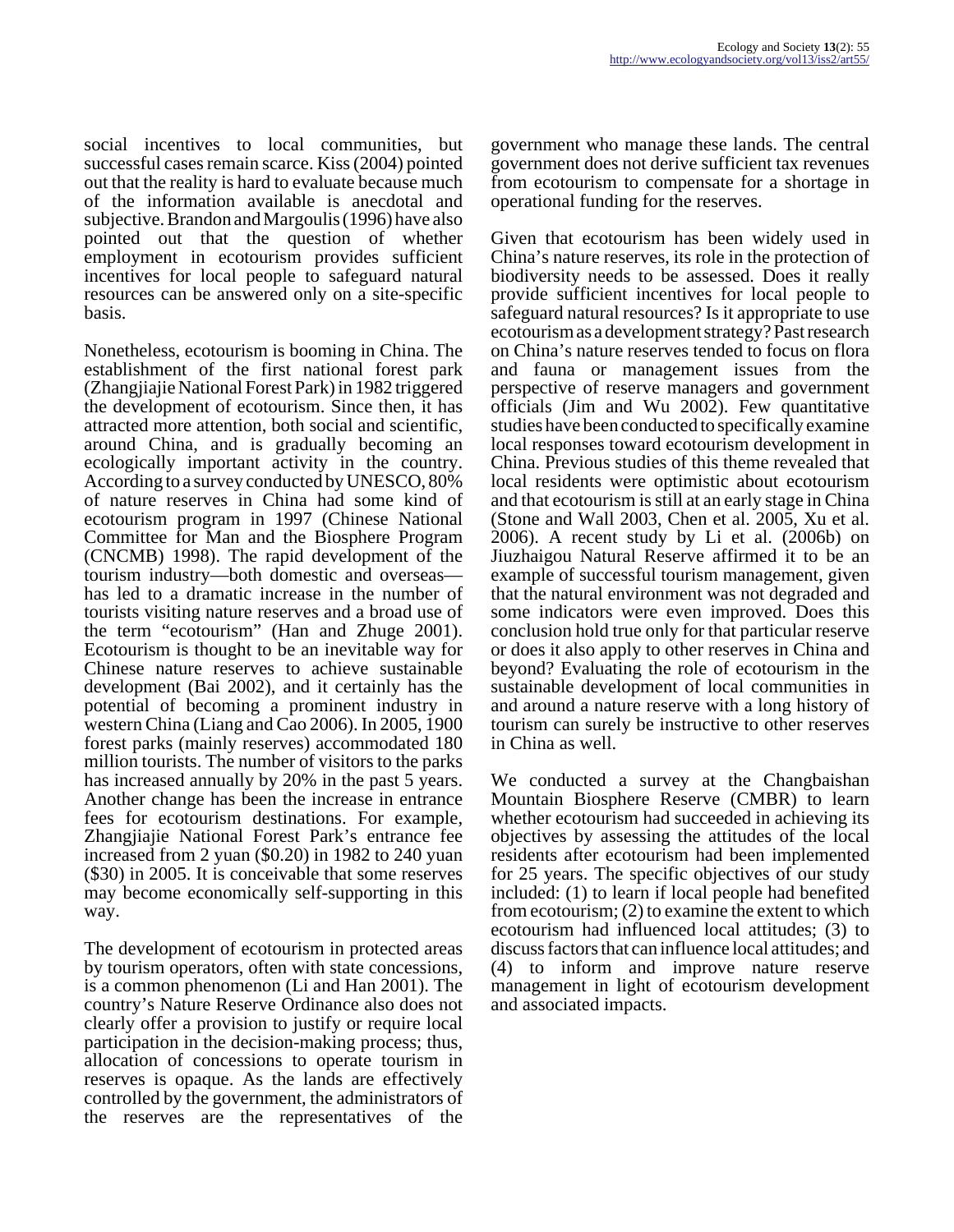#### **METHODS**

#### **Study Area**

The Changbai Mountain Biosphere Reserve (CMBR), located in Jilin Province of northeastern China [41°41'49"–42°25'18"N, 127°42'55"–128° 16'48"E], 720–2691 m above sea level (Fig. 1), is situated on the China–North Korea border and covers an area of 196 456 ha. It is one of the earliest and largest natural reserves established in the country. It was upgraded to a biosphere reserve of the reserve network of the Man and Biosphere Program of UNESCO in 1980. The CMBR is rich in biodiversity: it contains 2277 species of plants and 1211 species of animals. The initial goals in establishing the reserve were to: (1) preserve several unique ecosystems of international significance, such as the temperate mixed conifer–broadleaf forests; (2) protect the habitat for Siberian tigers (*Panthera tigris* Linnae); and (3) preserve various endangered, rare, and other species endemic to the region. The reserve is believed to have played a critical role in biodiversity conservation in northeastern China since its establishment in 1960.

There are two townships and five state-run forest farms surrounding the CMBR. Some 150 000 people living around the reserve exert great pressure on its integrity and management. Most of the peasants depend on crop farming, raising livestock, and forest products for their livelihood. They also engage in supplementary off-farm, incomegenerating activities, such as small-scale trading and wage-earning temporary jobs, or have access to remittances from family members working as migrant laborers elsewhere. Due to the rapid increase in the human population, the average household farmland in the area has decreased from 0.32 ha per capita in 1949 to less than 0.1 ha at present. All households in the village use fuelwood as a primary source of energy for domestic needs. Firewood consumption accounts for 52% of the total clearing of the forests in the region. Large-scale forest logging and consequent land change have significantly altered the ecosystem structure and function, leading to rapid loss of habitats and biodiversity in the region. By 2005, a forest army of 340 soldiers was deployed to protect forest resources. There have been severe conflicts between the local people and the Administration of Changbai Mountain Biosphere Reserve (ACMBR). This is the agency actually responsible for the management of the reserve, authorized to exist by the central

government and supervised in practice by the provincial government.

Tourism in the CMBR has witnessed a steady growth since 1980. The number of visitors increased from 29 021 in 1980 to 570 000 in 2005. Since 2001, the volume of foreign visitors has exceeded 100 000 per year, most of whom are South Korean, to enshrine the Baiyun peak, which is considered as the cradle of their nation. The entrance fee also increased from 2 yuan (\$0.20 U.S.) in 1980 to 225 yuan (\$28.12) in 2005, when the total income from gate fees was 22.1 million yuan (\$2.76 million) (Changbai Tourism Bureau 2006). In response to this trend, 30 ha of forest were cleared to build hotels and tourism roads inside the reserve. Meanwhile, trampling by visitors has contributed to the extinction of *Ophilossum thermale*, a national firstclass protected species, and the coverage of the subalpine tundra within the reserve has decreased from 30% of the land area at this elevation in 1980 to 10% today (Wang et al. 1999).

#### **Data Collection**

Erdao Township was selected for this study for three reasons. First, it is a place through which tourists travel on their way to the reserve. Second, it is located between a railway station and the reserve, and serves as a gateway community to the CMBR. Finally, surrounding the downtown area are eight villages administered by the township with a total of 4501 villagers in 1204 households. These villages are located around the reserve and along tourism roads. Thus, the likelihood of the villagers interacting with tourists and perhaps becoming involved in the industry is theoretically increased.

A survey was administered during the period from July to August 2006, and supplemented by additional survey questions in 2007. Both local villagers and business owners in the Erdao Township were targeted. Stratified sampling was employed to ensure that half the households in each administrative village were interviewed (Table 1). One adult person (older than 18 years) in each household was interviewed in his or her residence. A local farmer was hired to assist in the survey. To win the confidence of residents and to avoid potential bias, the first author was introduced to the participants and his graduate student certificate was shown to them, making it clear that the investigation was for academic research purposes without any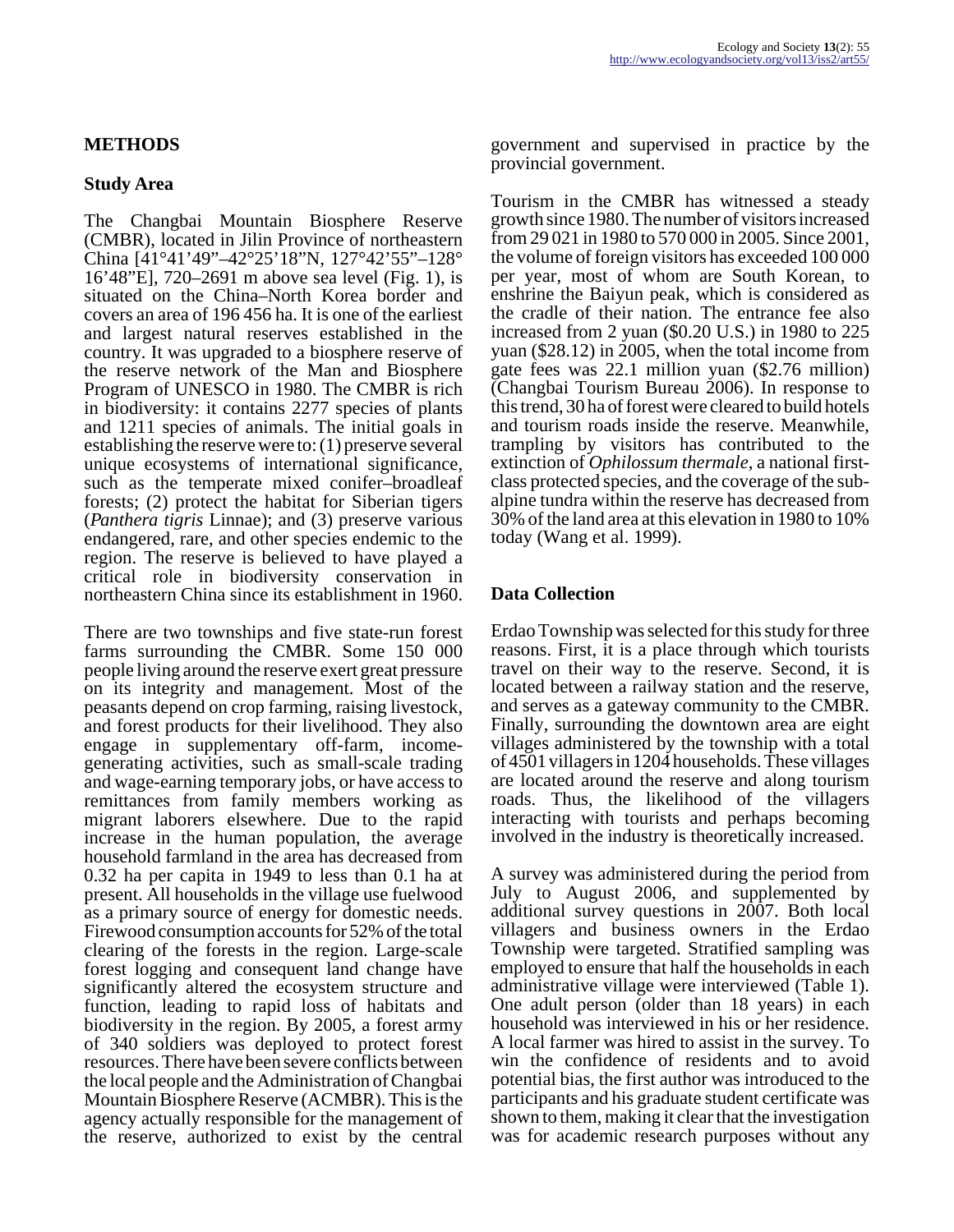affiliation to the management authority or any of the administrative apparatus of the CMBR. In addition, to avoid any influence of opinions from other members of the family, every attempt was made to conduct a private face-to-face interview with the participant.

A questionnaire with both fixed-response and openended questions was used in the study. The fixedresponse questions and alternative answers were read to interviewees, whereas the open-ended questions were asked subsequently to gain an indepth understanding of their answers. The fixedresponse questions covered six areas relating to respondents': (1) knowledge about conservation, reserve functions, and characteristics of the CMBR; (2) main household income sources; (3) perceptions of benefits and losses as a result of the development of ecotourism and the prohibitory rule against entering the CMBR; (4) attitudes toward the CMBR and ecotourism; (5) expectations and arrangements regarding the quality of life of the next generation of their household; and (6) background information (i.e., gender, education level, age, residence location, acreage of land owned, etc.).

Informal group discussions were held in the villages to probe more deeply into the perspectives and insights of local people. These were conducted in part out of concern that those villagers who had been fined or been put in prison for illegal extraction of forest products might be reluctant to express their opinions during the face-to-face interviews. Topics discussed among participants included forest resources and policies, perceptions of benefits and losses, and expectations about development and employment. During the discussion one landless farmer admitted to having been in prison and three others reported that they had engaged in brawls with the forest guards.

Five semi-structured interviews were conducted with the senior reserve director, two village leaders, and two senior officials of the forest army at the CMBR to gather detailed information about reserve management and operations, conservation measures, tourism, the communities, and local relations. Secondary information sources, such as the nature reserve official records, the overall development planning for the CMBR and the Erdao Township, as well as pertinent laws and regulations were also reviewed to develop a full understanding of the institutional environment for CMBR management. To gather contextual and supporting information,

an additional 10 interviews were conducted with government tourism and environmental officials, reserve managers, academics, and researchers who were not directly associated with the CMBR. Topics discussed generally revolved around ecotourism in China, planning and management issues, the administrative structure of nature reserves, and rural community development.

### **Data Analysis**

The variation in responses among the different groups was investigated by cross-tabulating the relevant variables and conducting a chi square  $(\chi^2)$ test of independence. Amalgamation of rows and/ or columns of the frequency tables was sometimes necessary in order to eliminate cells with expected frequencies of less than 5, which the  $\chi^2$  test disallows.

Binomial logistic regression was also performed to determine whether tourism benefits, household land area, migrant labor, distance to the reserve, forest product use, awareness of prohibitory rules, and socioeconomic and demographic variables shaped people's attitudes toward the CMBR. Following Xu et al. (2006) in their study of local attitudes toward the Wolong Biosphere Reserve, the dependent variable in this study was set to 1 if the answer to the fixed-response question was "yes" or "agree" or to 0 if the answer was "no" or "disagree." It was assumed that a neutral response could indicate a potentially negative attitude (Newmark et al. 1993, Gillingham and Lee 1999). Survey data were analyzed using SPSS 12.0 at a significance level of  $p < 0.05$ .

## **RESULTS**

### **Demographic Variables**

The questionnaire was administered to the local people. In total, 653 respondents—474 males (76.2%) and 155 females (23.8%)—completed the questionnaires, and three refused (Table 1). Of these, 291 respondents were farmers who lived in the countryside and had use rights to some cropland (FWL) and 273 were farmers without cropland (FNL). Of the 89 respondents who lived in the downtown area, 34 were business owners and 55 were general workers such as shop assistants, hotel attendants, etc. The age of respondents ranged from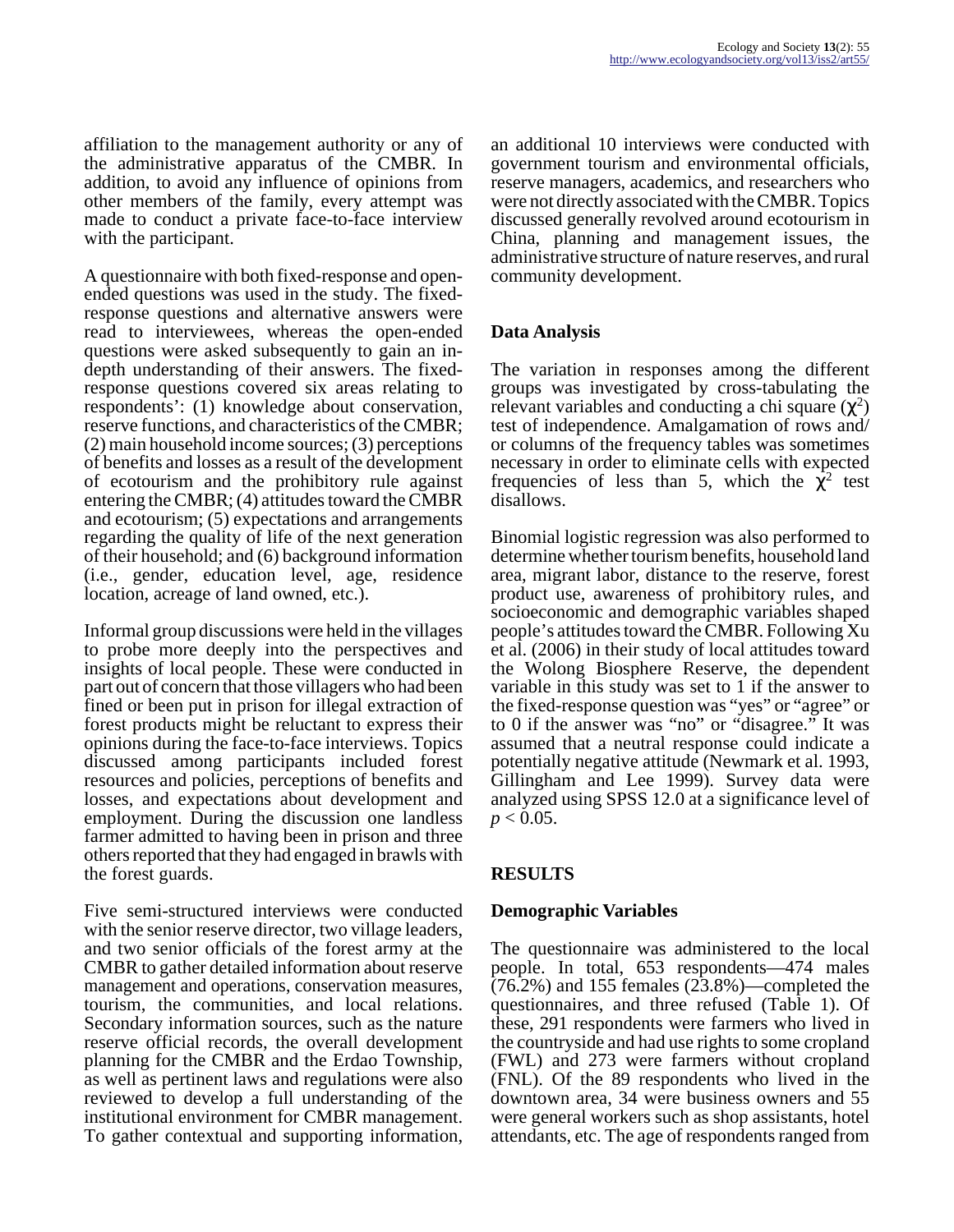| Village Name | Distance<br>from reserve<br>(km) | Population/<br>households/surveyed<br>households | Poor household Migrant labor Crop land |     | (ha) | School student Ginseng / | mushroom<br>(ha/bag) |
|--------------|----------------------------------|--------------------------------------------------|----------------------------------------|-----|------|--------------------------|----------------------|
| Hongfeng     | 8                                | 634/168/68                                       | 32                                     | 59  | 73   | 1/57                     | 1.5/15               |
| Toudao       | 8                                | 222/61/30                                        | 23                                     | 47  | 44   | 1/2                      | 2.2/0                |
| Xishan       | 10                               | 240/68/32                                        | 25                                     | 45  | 47   | 0/8                      | 12/8                 |
| Tiebei       | 2.5                              | 1058/288/134                                     | 60                                     | 300 | 3    | 1/130                    | 15/6                 |
| Baoma        | 0.5                              | 1186/286/145                                     | 52                                     | 162 | 205  | 1/86                     | 6/5.6                |
| Naitou       | 4                                | 225/72/32                                        | 34                                     | 68  | 104  | 0/30                     | 0/0                  |
| Anbei        | 10                               | 329/85/41                                        | 7                                      | 50  | 38   | 0/38                     | 0/0                  |
| Changbai     | 11                               | 616/176/82                                       | 7                                      | 120 | 140  | 1/58                     | 0/0                  |
| <b>TOTAL</b> |                                  | 4501/1204/564                                    | 226                                    | 851 | 654  | 4/313                    | 36.7/34.6            |

**Table 1.** Description of the eight study villages located along the boundary of the Changbai Mountain Biosphere Reserve (CMBR)

20 to 76, with an average of 44.2 years. Fifty-nine percent of the respondents were between 30 to 50 years old.

With respect to education, most of respondents (62.7%) were educated to the elementary school level and the rest had graduated junior high school. In contrast, 82% of the business owners had graduated from junior high school, and 18% had graduated from senior high school or college.

With regard to the location of the respondents, the business owners and the employees in the downtown area lived in places that are 2 km away from the edge of the CMBR and/or the main tourism road. The distance from each of the eight villages to the CMBR ranged from 0.5 to 11 km.

With respect to farmers' household characteristics (Table 2), most farmers do not have use rights to a large area of cropland. There are more new FNL immigrants than FWLs, and the landless farmers tend to live closer to the boundary of the reserve than do the farmers with land. Nearly three-quarters of the FNLs have family members working outside the study area. More FNLs admitted to continuing collection of mountain resources despite current

prohibitions than did FWLs. Nearly 90% of farmers knew of some laws on the CMBR. There was no difference between FWLs and FNLs in household income; more than 60% of the farmers' yearly income is under 1000 yuan.

## **Attitudes of Local People**

The attitudes of local people toward conservation of the CMBR were determined by asking two questions. First: "Generally speaking, do you think that the conservation of CMBR has brought you any advantages or disadvantages?" Interviewees were then asked: "What attitude do you hold after gauging advantages against losses?" Most of the FNLs thought that the reserve had brought only losses to them, but the FWLs perceived both benefits and losses. A significant difference was found between the attitudes of respondents and their occupations  $(123.4, p < 0.001)$  (Table 3). All the people in the downtown area had a positive attitude, whereas more FNLs (81.6%) held negative attitudes than did FWLs (60.4%). With respect to negative opinions about the reserve, most farmers attributed their dislike of the reserve to income loss due to strict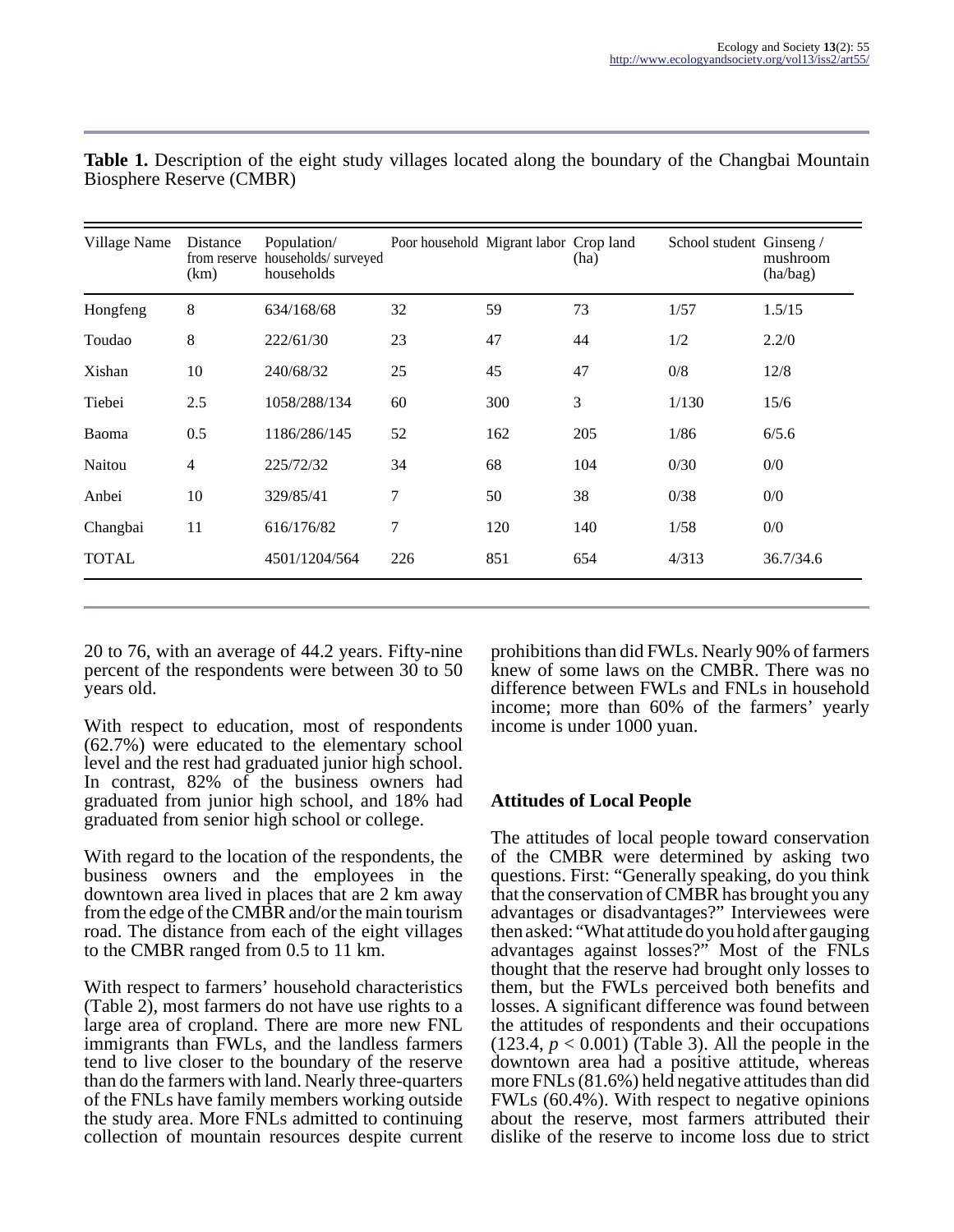| Variables                                                                                       | (% )                                | Farmers with land Farmers without land<br>(% ) |
|-------------------------------------------------------------------------------------------------|-------------------------------------|------------------------------------------------|
| Household cropland                                                                              |                                     |                                                |
| $2/3$ ha (0)<br>$>2/3$ ha (1)                                                                   | 72.0 (210)<br>28.0 (89)             |                                                |
| Length of residency <sup>s</sup>                                                                |                                     |                                                |
| $<$ 10 years (1)<br>$10-20$ years $(2)$<br>$>20$ years(3)                                       | 8.0(23)<br>42.7 (124)<br>49.3 (144) | 38.8 (106)<br>37.6 (103)<br>23.6(64)           |
| Distance to the reserve <sup>s</sup>                                                            |                                     |                                                |
| $<$ 4 km(1)<br>$4-8$ km $(2)$<br>$>8$ km $(3)$                                                  | 44.0 (128)<br>20.0(58)<br>36.0(105) | 40.0(109)<br>60.0(164)<br>0.0(0)               |
| Migrant labor <sup>s</sup><br>No(0)<br>Yes(1)                                                   | 54.6 (159)<br>45.4 (132)            | 25.9(71)<br>74.1 (202)                         |
| Awareness of laws ns<br>No(0)<br>Yes $(1)$                                                      | 12.0(35)<br>88.0 (256)              | 11.8(32)<br>88.2 (241)                         |
| Income from collection <sup>s</sup><br>Yes $(0)$<br>No(1)                                       | 52.0 (151)<br>48.0 (140)            | 75.4 (206)<br>24.6(67)                         |
| Household income <sup>ns</sup><br>$10000$ yuan (1)<br>10000-20000 yuan (2)<br>$>20000$ yuan (3) | 65.3 (190)<br>22.6(66)<br>12.1(35)  | 57.6 (157)<br>34.1 (93)<br>8.3(23)             |

**Table 2.** Farmers' household profiles and coding used in logistic regression

The sample is composed of 291 farmers with land and 273 farmers without land. Significance levels for the Chi-square Test of Independence: ns = nonsignificant, <sup>s</sup>*P* < 0.001. Numbers in parentheses refer to coding used in logistic regression.

forest use rules, crop damage by wild pigs, the restrictions on killing wild animals viewed as pests, inequitable distribution of mountain resources and their potential benefits, and inadequate attention to community development after the ban on collecting mountain resources was established.

In the same way, three questions were asked to determine respondents' attitudes toward the tourism industry. The farmers and the people living in the downtown area hold totally different attitudes toward the tourism industry (Table 4). To the question does tourism bring any benefit or any loss to you and your family, most participants in the town (88.9% of the business owners and 50.9% of the general workers) gave a positive answer that their lives totally or partly depend on tourism, whereas few of the farmers (8% of the FWLs and 15.29% of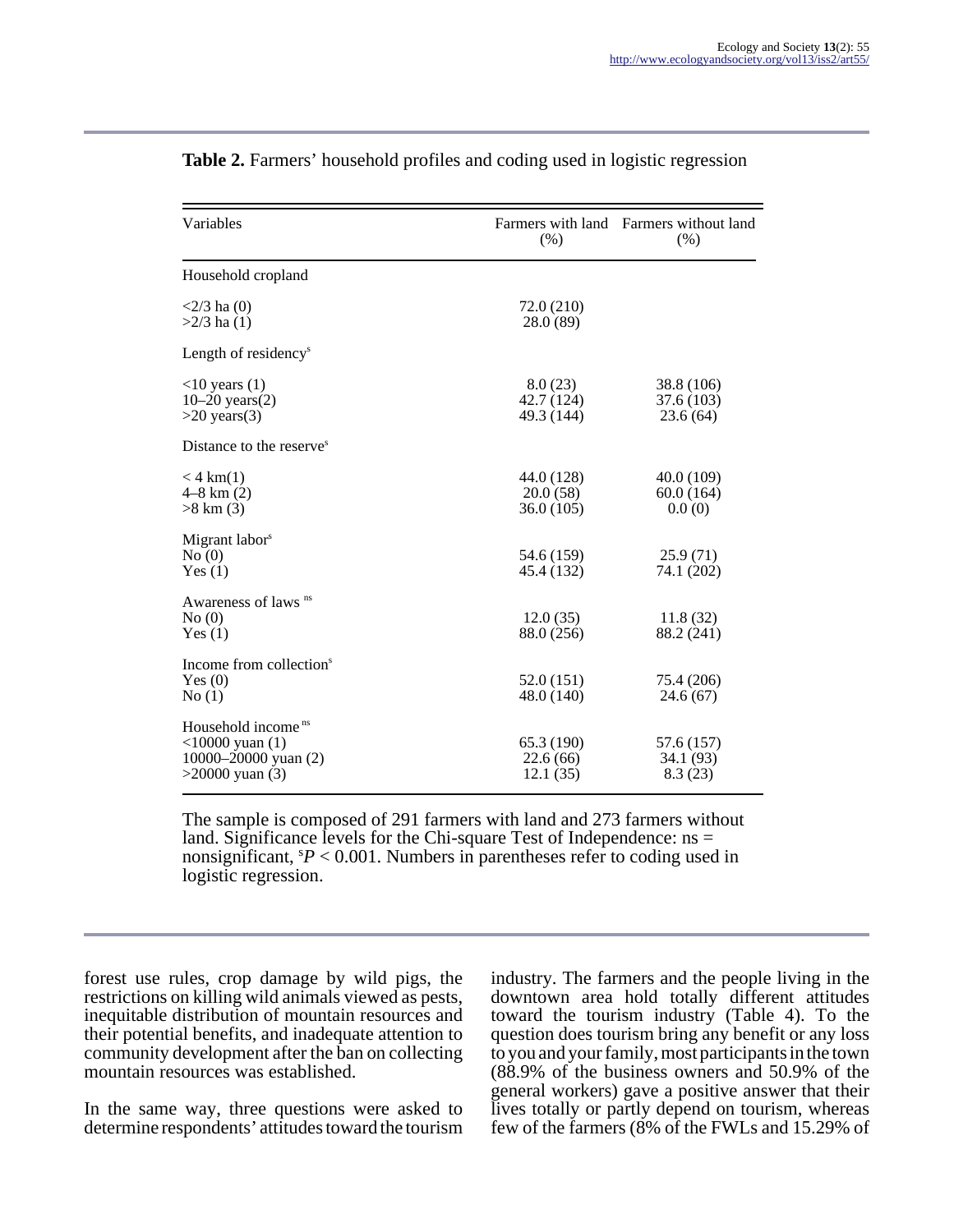| <b>Ouestion</b>                                                                   | Answer         | Farmers<br>with land | Farmers wit-<br>hout land | Business ow- Employees<br>ners |           | Chi-Square | $\boldsymbol{p}$ |
|-----------------------------------------------------------------------------------|----------------|----------------------|---------------------------|--------------------------------|-----------|------------|------------------|
| 1. Have you received<br>benefits from the<br>conservation of the CMBR?            | <b>Yes</b>     | 0(0)                 | 55.3 (151)                | 100(34)                        | 74.5 (41) | 41.628     | < 0.001          |
|                                                                                   | N <sub>0</sub> | 100(291)             | 44.7 (122)                | 0(0)                           | 25.5(14)  |            |                  |
| 2. Have you perceived loss<br>due to the restrictive<br>conservation of the CMBR? | <b>Yes</b>     |                      | 68.0 (198) 72.9 (199)     | 0(0)                           | 0(0)      | 115.897    | < 0.001          |
|                                                                                   | N <sub>0</sub> | 32.0(93)             | 27.1 (74)                 | 100(34)                        | 100(55)   |            |                  |
| 3. What attitude do you hold<br>after balancing advantages<br>with disadvantages? | Welcome        | 39.6 (115)           | 18.4 (40)                 | 100(34)                        | 100(55)   | 60.105     | < 0.001          |
|                                                                                   | Dislike        |                      | $60.4(176)$ 81.6 (223)    | 0(0)                           | 0(0)      |            |                  |

### **Table 3.** Attitudes of respondents toward the Changbai Mountain Biosphere Reserve (CMBR)

Effective sample size is given in parentheses. All numbers are percentages of surveyed respondents. *p* denotes level of significance.

the FNLs) believed that they benefit from it. At the same time, none of the respondents reported a loss due to ecotourism. In response to the question "Will you manage to capture the income opportunities?" fewer farmers than respondents in town expressed their willingness to get involved in tourism industry.

Concerning associations between reported income from resources extracted from within the CMBR and conservation attitudes, there was a significant inverse relationship between reported collection activities and attitudes toward conservation of CMBR (γ = -0.932, *p* < 0.001): the greater the income derived from the resource extraction, the less appealing the idea of conservation of the reserve. Fifty-two percent of the FWLs and 75.4% of the FNLs reported income from the collection of forest resources, whereas none of the business owners or the general workers identified collection of such resources as a source of income.

With respect to the relationship between awareness of pertinent prohibitory rules and conservation attitudes, there was only a marginally significant association ( $\gamma = 0.032$ ,  $p < 0.016$ ) between

awareness of the rules and a positive attitude toward conservation. Almost all the business owners and employees working in the Erdao downtown area, as well as most farmers (92% of the FWLs and 86.1% of the FNLs) knew of some pertinent restrictive rules about the CMBR.

### **Factors Influencing Respondents' Attitudes**

Two logistic regressions were conducted to determine the effects of household attributes on the probability of FWLs and FNLs being in support of the conservation of the CMBR. Each *P*-level associated with the corresponding Chi-square value was found to be significant in the two models presented, indicating acceptable model outcomes.

Model 1 focused on conservation attitudes and household attributes of farmers with some land (Table 5). On an overall basis, Model 1 accounted for 85.7% of respondents correctly classified. Nagelkerke R Square for the model was 0.831 (*p* < 0.001). The results show that for a one-unit (4 km) increase in distance to the reserve, the odds of being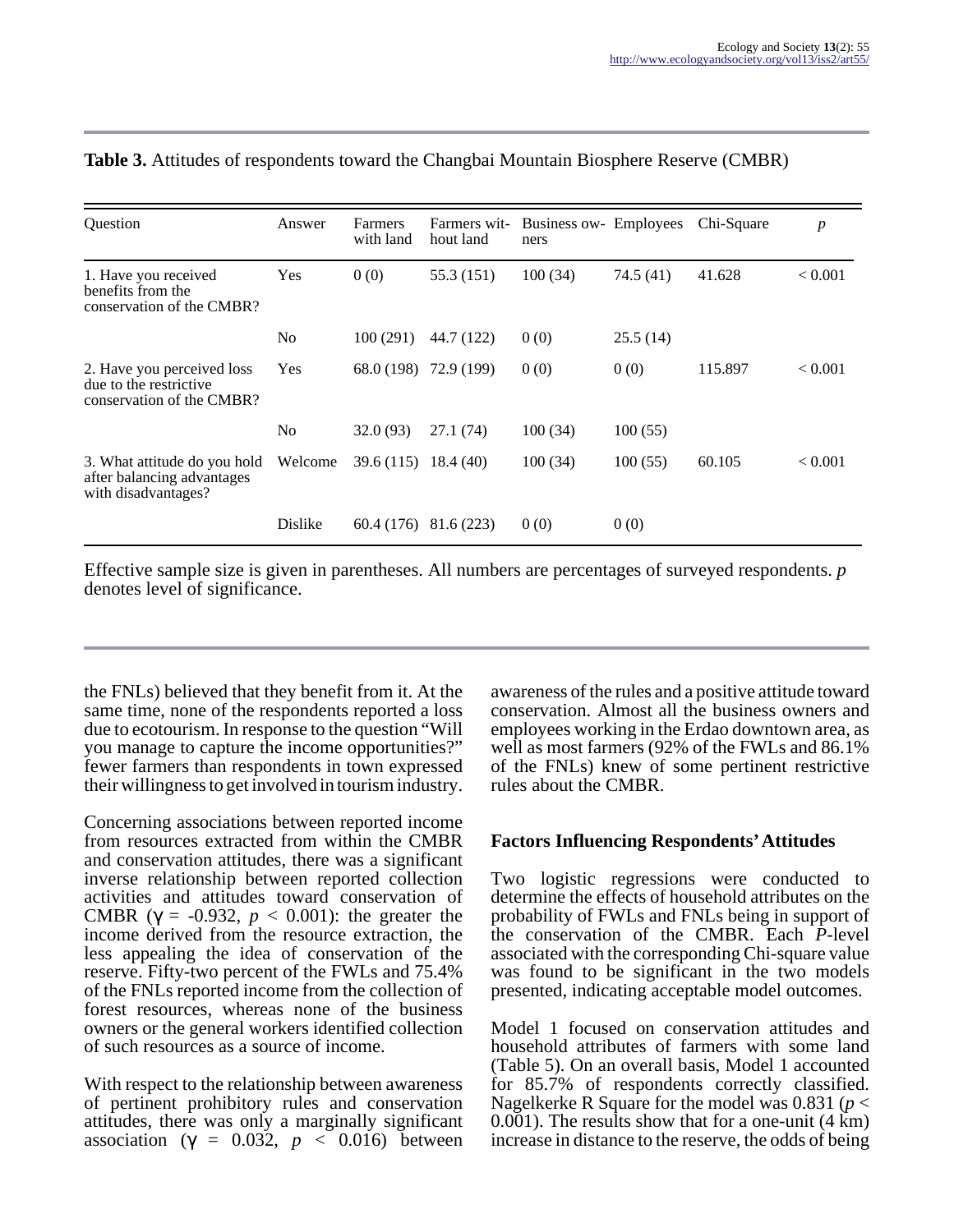| Question                                                                                   | Answer | Farmers<br>with land | Farmers without Business o-<br>land | wners      | <b>Employees</b> | Cramer | $\boldsymbol{p}$ |
|--------------------------------------------------------------------------------------------|--------|----------------------|-------------------------------------|------------|------------------|--------|------------------|
| 1. Have you received benefits Yes<br>from tourism?                                         |        | 8.0(23)              | 15.3(42)                            | 88.9 (30)  | 50.9(28)         | 0.668  | < 0.001          |
|                                                                                            | No     | 92.0(268)            | 84.7 (231)                          | 11.1 $(4)$ | 49.1(27)         |        |                  |
| 2. Have you perceived loss<br>due to the tourism<br>development?                           | Yes    | 0(0)                 | 0.07(2)                             | 0(0)       | 0(0)             | N      | N                |
|                                                                                            | No     | 100(291)             | 100(27)                             | 100(34)    | 100(55)          |        |                  |
| 3. Will you make some<br>preparations to take<br>advantage of the income<br>opportunities? | Yes    | 3.1(9)               | 7.6(21)                             | 100(34)    | 81.8 (45)        | 0.681  | < 0.001          |
|                                                                                            | No     | 96.9 (282)           | 92.4 (225)                          | 0(0)       | 18.2(10)         |        |                  |

### **Table 4.** Respondents' perceptions regarding the ecotourism industry

Effective sample size is given in parentheses. All numbers are percentages of surveyed respondents. *p* denotes level of significance.

in support of conservation of the reserve increased by a factor of 12.811. For FWLs who abandoned collection of forest products in the reserve, the odds of holding positive attitudes toward conservation increased by a factor of 3.2. However, farmers holding a larger area of cropland were more likely to hold negative attitude toward conservation of the reserve (OR < 1 and 95% CI < 1).

Model 2 focused on the landless farmers (Table 6). Overall, Model 2 accounted for 89.3% of respondents correctly classified. Nagelkerke R Square for the model was  $0.792$  ( $p < 0.001$ ). The results show that for FNLs who abandoned collection of forest products in the reserve, the odds of holding positive attitudes toward conservation increased by a factor of 36.512. For each increase in household income level, the odds of family members holding positive attitudes toward conservation increased by a factor of 5.568. But an FNL living far from the reserve was more likely to hold a negative attitude (OR  $<$  1 and 95% CI  $<$  1). For the family with a migrant laborer as a member, the odds of holding a positive attitude toward conservation of the reserve increased by a factor of 9.022.

Household cropland, distance to the reserve, household income, length of residency, and perceived loss were significant predictors of farmers' attitudes toward conservation, but they had different effects on these attitudes. It appears that possessing use rights to cropland contributes to FWLs holding more positive attitudes toward conservation of the reserve than FNLs. However, as larger areas of cropland are subject to more damage by animals, FWLs with use rights to these lands tend to hold negative attitudes toward conservation. Although greater distance to the reserve implies less crop damage by animals for FWLs, it makes it more difficult for FNLs to take advantage of temporary job opportunities in the Erdao downtown area; thus, distance to the reserve has inverse effects on conservation attitudes for FWLs and FNLs. Although increased household income has a positive effect on conservation attitudes of FNLs, FWLs who gain more income may need more cropland, which in turn may mean more damage by animals; thus, income effects vary between the two groups. The motivation of new immigrants to move to the reserve area may be triggered by economic development in the region, not simply the forest resources; thus this group may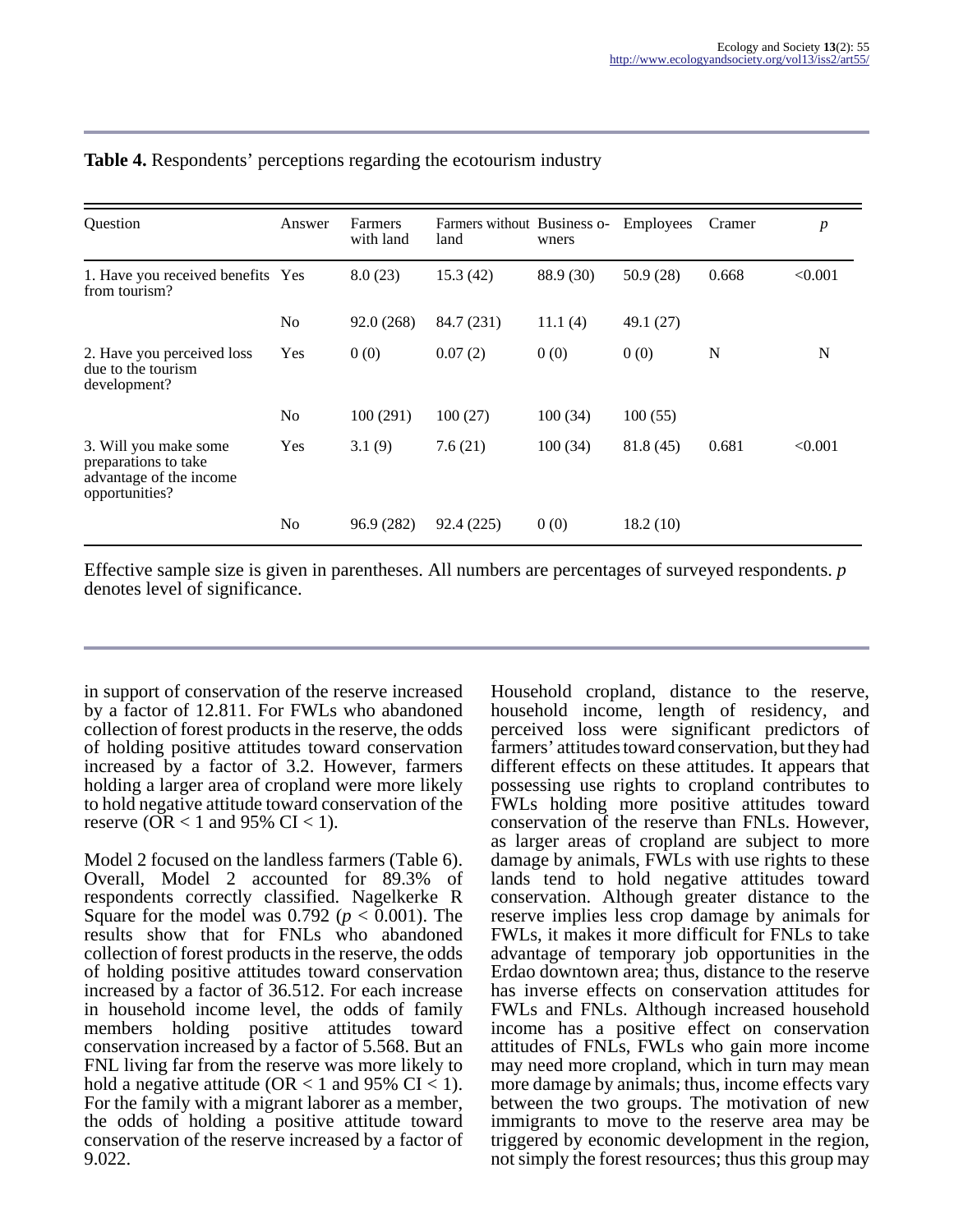| Variable                        | $\boldsymbol{p}$ | Exp(B) | 95.0% CI for Exp (B) |        |
|---------------------------------|------------------|--------|----------------------|--------|
|                                 |                  |        | Lower                | Upper  |
| Household cropland              | 0.002            | 0.121  | 0.031                | 0.466  |
| Length of residency             | 0.749            | 0.890  | 0.435                | 1.818  |
| Distance to the reserve         | 0.000            | 12.811 | 3.658                | 44.873 |
| Migrant labor (yes)             | 0.059            | 1.717  | 0.225                | 2.284  |
| Awareness of laws (yes)         | 0.882            | 1.071  | 0.431                | 2.662  |
| Income from collection (no)     | 0.016            | 3.200  | 1.242                | 8.247  |
| Household income                | 0.614            | 0.794  | 0.323                | 1.948  |
| Perceived tourism benefit (yes) | 0.999            | 0.557  | 0.000                | 0.330  |
| Perceived loss (no)             | 0.008            | 2.533  | 1.356                | 6.016  |

**Table 5.** Logistic regression showing the relationship between FWLs' household attributes and favorable attitudes toward the Changbai Mountain Biosphere Reserve (CMBR) (*n* =291)

be better able to adjust to restrictive conservation laws on the CMBR. For this reason, new FNL immigrants have more positive attitudes toward conservation than do people who have lived in the area for a longer period of time.

On an overall basis, ecotourism has contributed to the realization of economic objectives in the CMBR through revenues generated by high entrance fees and a larger volume of visitors. The people in the downtown area held positive attitudes regarding conservation of the reserve and ecotourism, but most of the farmers, especially the landless farmers, did not favor conservation efforts in the CMBR. Their attitudes were more associated with factors such as amount of cropland, distance to the reserve, household income, in contrast to ecotourism toward which they tended to be indifferent. For farmers in general, therefore, ecotourism has not generated an incentive for conservation. Understanding why this is and identifying potential ways to enhance sustainable development is vital to the CMBR and other reserves in China.

## **DISCUSSION**

### **Conflicts over Use Rights for Forest Resources**

This study found that 50% of the farmers with land and 65.4% of farmers with no land admitted to continuing their former lifestyle, which included collecting resources from the reserve. Their negative attitudes toward conservation can be ascribed to the ban on collecting. In the survey, farmers reported that they could collect pine nuts, the main forest product in the reserve 10 years ago. This was suspended in 1996. Given that the size of the average household farm land is only 0.14 ha and thus can provide only limited food for the FWLs, the forest served as a security system: the main income source for the FWLs and essential livelihood for the FNLs. Furthermore, in the year 2000, the ACMBR issued contracts totaling 7 million yuan (\$875 000) to private individuals to collect pine nuts. These contractors in turn hired local residents to collect the pine nuts. This entrepreneurial action generated a great deal of resentment of the ACMBR and provided local residents with an excuse to continue their collection activities. More than 100 000 illegal encroachers have been recorded by the ACMBR in the past 10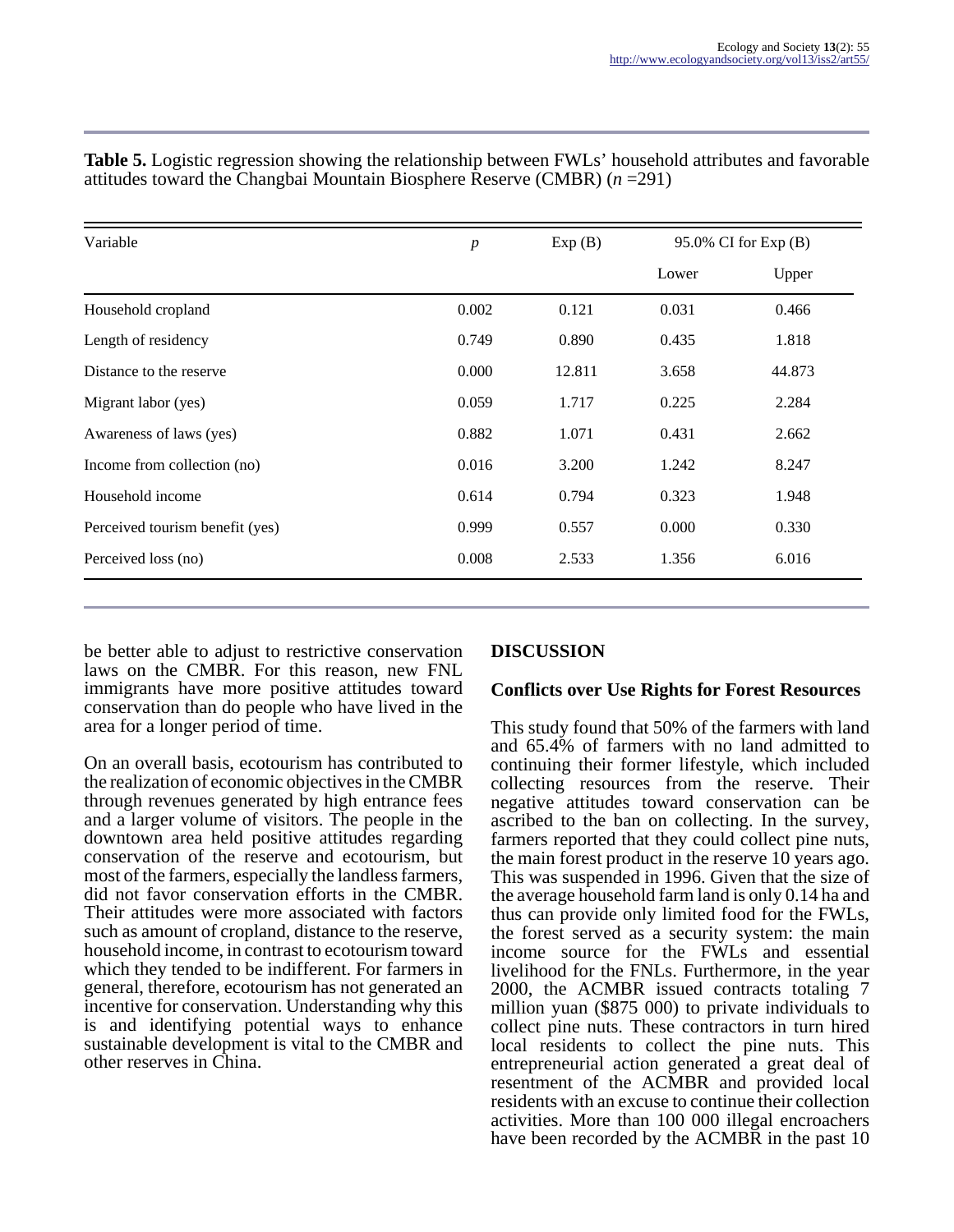| Variable                        | $\boldsymbol{p}$ | Exp(B) | 95.0% CI for Exp (B) |        |
|---------------------------------|------------------|--------|----------------------|--------|
|                                 |                  |        | Lower                | Upper  |
| Length of residency             | .039             | 1.199  | .662                 | 2.172  |
| Distance to the reserve         | .000             | .165   | .060                 | .455   |
| Migrant labor (yes)             | .029             | 9.022  | 1.258                | 34.715 |
| Awareness of laws (yes)         | .495             | 1.606  | .413                 | 6.253  |
| Income from collection (no)     | .000             | 36.512 | 6.936                | 42.188 |
| Household income                | .005             | 5.568  | 1.674                | 18.517 |
| Perceived tourism benefit (yes) | .655             | 2.081  | 2.680                | 4.461  |
| Perceived loss (no)             | .014             | 3.690  | 1.297                | 10.501 |

**Table 6.** Logistic regression showing relationship between FNLs' household attributes and favorable attitudes toward the Changbai Mountain Biosphere Reserve (CMBR) (*n* = 273)

years. Forest products they collected include edible plants, pine nuts, mushrooms, medicinal herbs, wild honey, ginseng, firewood and tree frogs. Two illegal hunters were even caught by the forest guards in 2006, an occurrence rarely seen in the past.

This situation is not unique to the CMBR. Lack of funds is a still a problem for most reserves in China, one-third of which do not have adequate financial resources for staff salaries. To make ends meet, about 80% of the reserves have to date carried out entrepreneurial activities to exploit the resources that the reserve was set up to protect, while at the same time enforcing state regulations and laws denying local residents access to the resources. This sort of official resource exploitation has led to local people's antagonism and intensified people–park conflicts. Ouyang et al. (2002) found that there were 2017 illegal exploitation cases in 85 nature reserves from 1998 to 2000, with one reserve having 500 cases, the highest among all surveyed.

In China, it has been said that "those living on a mountain get their living from the mountain," and many local people have an ingrained traditional belief that it is natural to get various kinds resources from the environment. Since 1975, the World Conservation Union (IUCN) and World Parks

Congress have been making important statements implying recognition of the rights of indigenous peoples and the need to accommodate these rights in protected areas. This suggests that the government in China should protect and encourage customary use of biological resources in accordance with traditional cultural practices that are compatible with conservation and sustainable resource use.

### **Legal Issues**

The aforementioned problems are magnified by the legal and jurisdictional environment surrounding nature reserves in China. The nature resources of the protected and scenic areas of China belong to the Chinese people according to the Chinese constitution. Hence, they can be regarded as "state property" owned by the central government. The national resources are managed through authorizations on many levels, from the central government down to the county governments in specific regions. When a national reserve is created and the land is designed as a protected area, local residents who have used the land are not compensated as in a land sale, because, although they are users, they have never possessed property rights in the sense of actually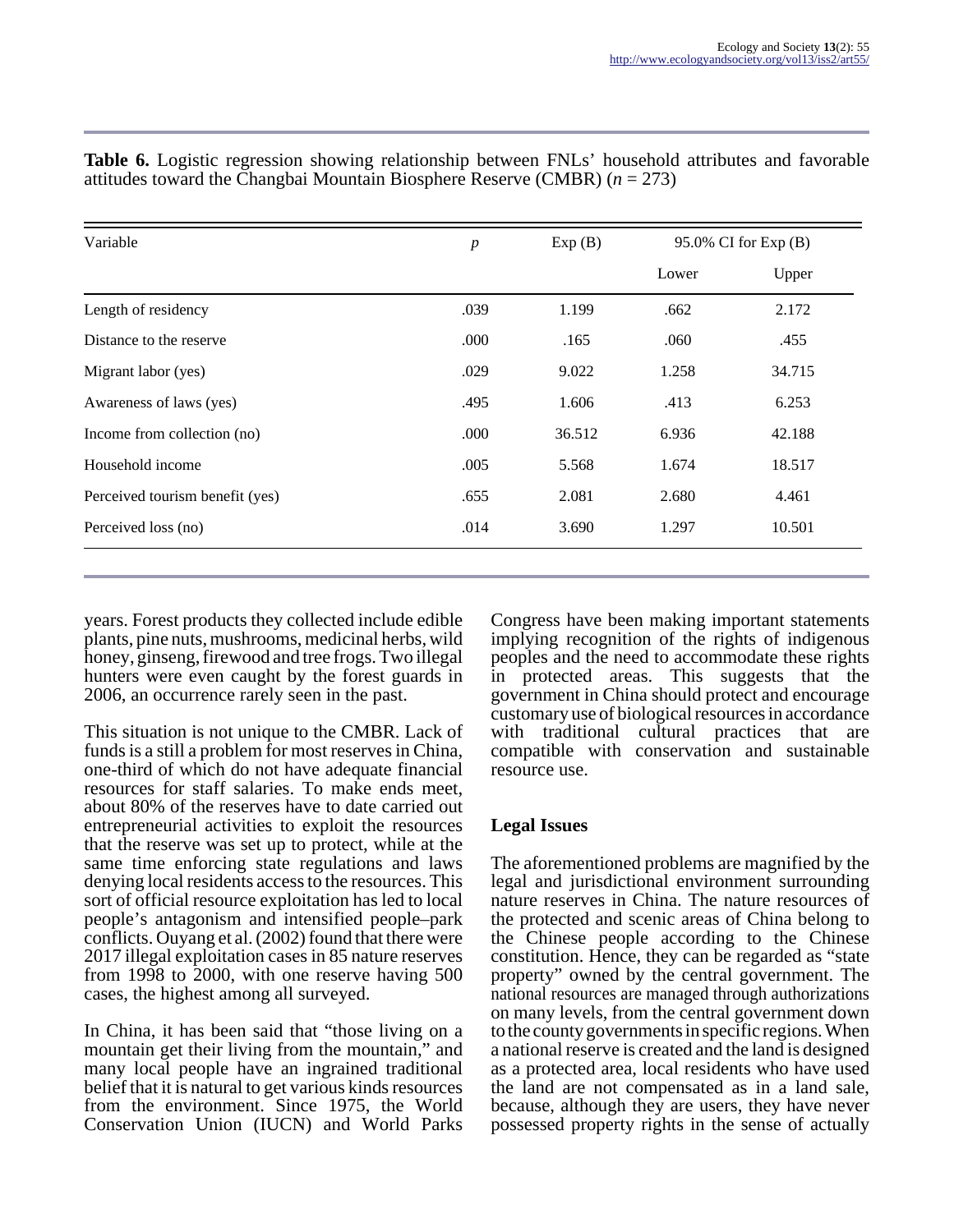"owning" the land. In the newly created arrangements, an administrative unit is given the authority to manage the reserve and in effect becomes the one and only legitimate representative of the nation to exert ownership. In the process, it effectively monopolizes the benefits of the natural resources found in the reserve.

The management of the CMBR is legally supported by three sets of regulations: the Regulations of the People's Republic of China on Nature Reserves (RPRCNC) (State Council 1994); the Regulations of the People's Republic of China on Wildlife (RPRCW) (Forest Administration 1994); and the ad hoc regulation on CMBR (AHRC) (Jilin province government 1988). With respect to the administration of reserve areas in general and the allocation of benefits derived from them, the RPRCNC states that the managing department should deal with the relationship between conservation and local economic development and local livelihoods. This is obscure and hard to act on. Other directives, such as articles 26-28 and 32-35, restrict the actions of local residents, but no articles exist to deal with the losses endured by local residents and/or related compensation. The RPRCW, the principal rule on standards for evaluating illegal criminal activities involving wildlife and pertinent punitive measures, contains nothing about such compensatory aspects. The AHRC identifies recipients of tourism benefits in general and more specially, beneficiaries from the construction of tourism facilities:

*The tourism benefits belong to the ACMBR and should be put toward conservation activities. Commercial tourism facilities can be constructed inside the reserve and owned by the ACMBR; or be constructed in cooperation with other enterprises and they can share the benefits proportionately to their investment; or by enterprises solely if authorized by the provincial forestry bureau and shall pay 0.5% of its revenues to the ACMBR.*

Articles 5 and 6 also make it clear that it is forbidden to hunt, log, graze, or mine in the reserve; any illegal actions will be punished as described in article 19. However, there is no article on the rights of local people or their role in the management of the CMBR.

In order to conserve the wildlife in the reserve, two measures have been employed since the year 2000: an enhanced publicity strategy for local residents and stronger punishments for illegal extractions. Organized meetings, leaflets, and TV programs have been used frequently to provide pertinent information to local people; meanwhile, all 340 forest guards patrol the reserve boundary day and night during the harvest season. It is worth noting that awareness of the rules is one factor contributing to attitudes of farmers who disdained conservation efforts in the reserve. Generally, the respondent cited punishment warnings such as anyone taking one tree frog illegally will be fined 500 yuan (\$40) and for taking 10 frogs, will be sent to jail for 1 year, no entering the reserve, or for logging one pine, one can be sentenced to prison for 3 years.

Whereas international law recognizes that indigenous peoples have rights to own, manage, and control their lands and conservation policies have accepted this in principle (Colchester 2004), it is now widely recognized that the exclusion of indigenous peoples and other local communities from protected areas can also undermine conservation objectives for such areas by creating conflicts between local people and managing departments. Tourism planning needs to involve both local communities and multi-government agencies in mechanisms for sharing and distributing benefits from the reserves. Financial incentives should be available to those who are most adversely affected by conservation management activities.

### **Conservation Attitudes and Ecotourism**

Ecotourism has not affected the local farmers' livelihoods, either in the form of direct benefits or losses, and their attitudes toward it can be interpreted as either indifference or disappointment, given that few have benefited or become involved. Their attitudes were unknown in 1980s and throughout much of the 1990s. A survey conducted in 1997 by Wang et al. (2000) revealed that the 83.6% of local residents supported tourism industry development and 63.8% expected that their villages would become sightseeing sites that would attract tourists. These attitudes were consistent with other case studies in China. Ecotourism has been enthusiastically welcomed by local people since it was introduced to China. Stone and Wall (2003) pointed out that ecotourism was in its early stages of development in two forest parks in Hainan province and that most officials and residents were confident that tourism growth would eventually generate benefits for their community. Jim (2003)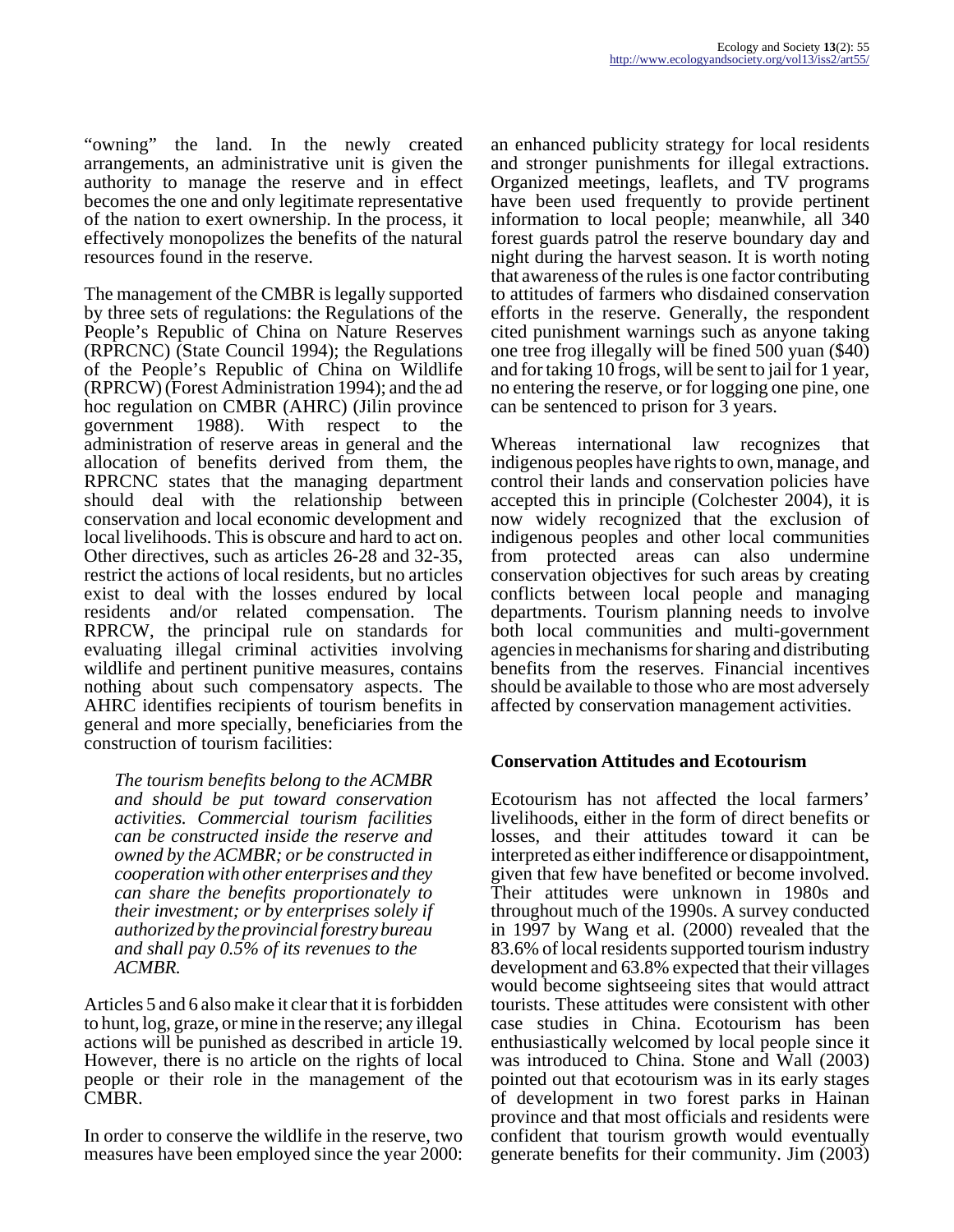found similar results at a newly established provincial nature reserve in Guangdong province. Indeed, limited benefits, optimism, and positive attitudes are characteristic stages of ecotourism development (Doxey 1976, Butler 1980, D'Amore 1983). But how do people become indifferent to it after 25 years have passed?

First and foremost, this outcome stems from the process of establishing and managing nature reserves in China, in which only experts (biologists, geographers, reserve managers, local and central government officers) were actively involved (Han and Zhuge 2001). The top-down process has generally paid insufficient attention to the significant role of local participation in planning, management, and decision making for the reserves (Jim and Xu 2002). This effectively precludes local residents from sharing any of the decision-making power relative to ecotourism development plans (Xu et al. 2006). Not surprisingly, expectations that villages would aid in and benefit from attracting tourists have not been realized.

Secondly, opportunities for farmers in the study area to benefit from ecotourism are slim. Here, ecotourists are primarily East Asians who differ significantly from European and North American ecotourists. They are attracted to vegetation and geology more than charismatic megafauna, and have a strong aesthetic and philosophical relation to these attractions, all of which fits well within a disciplined group dynamic (Weaver and Lawton 2007). Tourism in the CMBR consists of a variety of 1-day sightseeing tours; thus, the length of stay at the reserve is no more than 1 day. In addition, visitors do not stop in any community en route to the reserve; thus, there is limited chance for the villagers to interact with the tourists. Moreover, the tourism period extends for only 4 months (from July to October). During the survey period, only one female participant peddling souvenirs on the tourism road was found. A respondent reported that a family restaurant in Tiebei village had opened in 2003 but failed within a couple of weeks, because few visitors patronized the establishment.

Finally, local people lack the financial and human capital to invest in ecotourism and have only their labor to sell to the tourism industry. With respect to the surveyed villages, a quarter of the households (240) are ranked as extremely poor, for family members' average yearly income in 2005 was less than 996 yuan (\$124); and in this same year, the

average yearly income for a farmer in China was 3325 yuan (\$416) per capita at the national level (State Statistical Bureau (SSB) 2006). This makes it impossible for local farmers to invest in beneficial tourism businesses concentrated in the downtown area or at the gate of the reserve where visitors make their stops. In their study on Jiuzhaigou, Li et al. (2006b) stated that local benefits are obtained mostly from family hotels, souvenir shops, and renting special props for taking photos to visitors, etc., but these were rarely found in the villages surveyed.

In this light, ecotourism dose not necessarily automatically imply benefits for local people. Of the reserves that have developed tourism, in 1997, only 10.7% were providing some benefit to more than half of the local families and about 22.7% did not produce any economic benefits for local communities (CNCMB 1998).

Park establishment alters the local economic base and has often resulted in reduced access to resources for local people (Lindberg et al. 1996). Earmarking a portion of tourism revenues or the park's budget to provide small business loans for local people who wish to start a tourism venture may be an effective way to help generate and retain community benefits (Lindberg 1991). The sharing of revenues with local residents has become part of public policy in some countries. For example, Zimbabwe has formed a relatively solid institutional framework, Uganda enacted a National Wildlife Policy, and Nepal has also been supporting wildlife tourism as a source of revenue that can be shared with local communities. This is especially important because many of the threats protected areas face arise from the needs of local communities to use resources to survive (Norris 1992). There is no doubt that the farmers here have to make a living by using the forest resources, and some compensation in the form of direct revenues or guaranteed opportunities for employment in ecotourism are essential to their survival as well as for engendering their support.

### **Opportunities for Conservation**

Despite the difficulties discussed above, there are a number of positive actions and events that have occurred over the past 3 years that warrant a cautious optimism regarding future conservation efforts in China, including the role of ecotourism.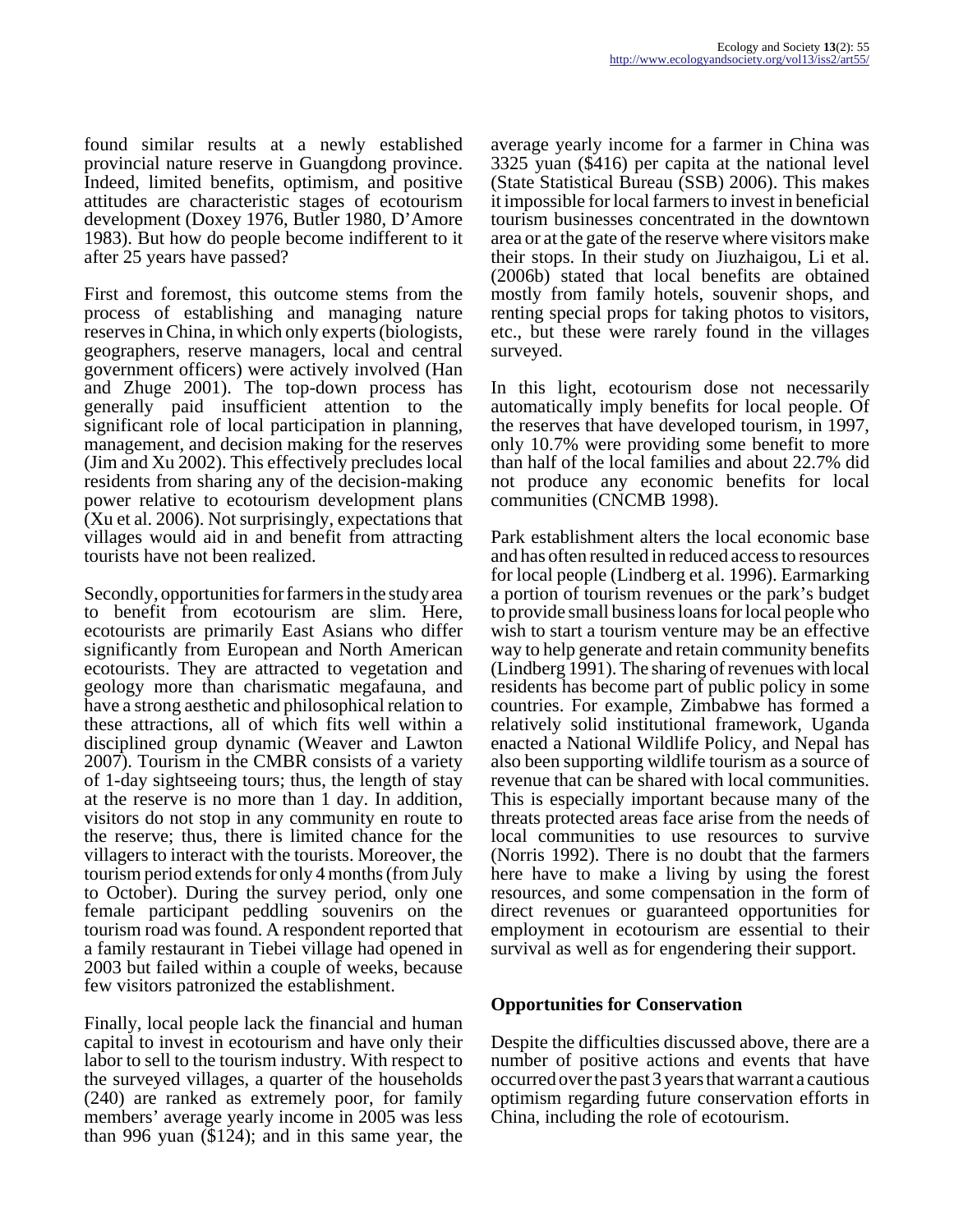Both central and local governments have taken steps to improve nature reserve management in China. A specific code stipulating the role of the management agency was established by the central government in 2006; it prescribes that the natural resources, the relationship to the local people, and tourism development should all be assessed and supervised on a regular basis. This rule also terminated the contracting out of pine nut collecting in the CMBR. A Jilin provincial ordinance regarding compensation to farmers for damage caused by nationally protected animals was approved in 2003. These measures can be helpful in alleviating the aforementioned conflicts to some degree.

Moreover, in 2006, an independent administrative management committee was set up to take the place of the jurisdictionally awkward Administration of Changbai Mountain Biosphere Reserve (ACMBR), and the administrative region was also enlarged to include not only the reserve area, but also its neighboring villages and towns. The ultimate goal of the newly formed committee is to help bring about ecologically sustainable economic development.

At the same time, there is a broad willingness among all the people here to cooperate regarding conservation. Everyone shares one common sentiment: "we all live our lives by the mountain; no one can live without the forest, so we have to protect it for ourselves and for the next generation." Although most of the farmers revealed an unwillingness to obey restrictive rules against entering the CMBR, many would seem to have no choice as it is necessary for making a living. They too are in fact worrying about the overexploitation of valuable plants and wildlife. For example, wild ginseng, one of the famous three treasures in northeastern China, and a national first-class protected species, was one of the main forest products in the Changbai Mountain region before the 1950s. This rare species is hardly found in the forest now. So farmers have indeed realized that conservation is essential to their livelihoods.

The CMBR is rich in valuable herbs; it has 913 plant species classified as Chinese medicinal herbs. The cultivation of valuable herbs such as ginseng and edible wild vegetables has successfully led some families to totally abandon collection activities. Throughout this investigation, it was evident that people in the area are longing for useful knowledge and technology to improve their living conditions and that if one type of moneymaking mode proves

effective, it can spread very quickly in and around the area. We found successful alternatives among the villages to include the cultivation of ginseng and mushroom, as well as raising honey bees and tree frogs. This suggests that the government should pay more attention to providing vocational training especially that related to planting techniques—to local people to foster family economic development.

Migrant labor can provide another potential pathway to conservation. Logistic regression results (Tables 5 and 6) indicated that household migrant labor significantly influenced the attitudes of landless farmers, and this trend can also be found for the FWLs. These results were rather encouraging. According to a survey by China's State Statistical Bureau, migrant laborers earn an average monthly salary of 966 yuan (\$120.75), which is about four times the average farmer's income. This study found that migrant laborers can strongly affect the conservation attitudes of their family members by supporting them with income that concurrently relieves their need to extract resources from the reserve. Migration also directly relieves some of the immediate pressures on the reserve resulting from local population numbers. Our findings in this research are consistent with those of other researchers. Li et al. (2006a) pointed out that migration (especially for the purpose of higher education) is an ecologically effective, economically efficient, and socially acceptable approach to conserving wildlife habitat or biodiversity.

At the same time, it is important to provide younger local residents not inclined to migrate with some tourism-related job opportunities. One option, for example, would be for the government to establish a standard for having a certain percentage of local labor for hotel businesses and tourism operations.

### **IMPLICATIONS**

According to current standards, the CMBR cannot as yet be considered as a successfully operating ecotourism destination—it generates funds for conservation, but community benefits are very limited. Community members remain indifferent to the tourism industry and continue to extract forest products from the reserve. The farmers' indifferent attitudes highlight the fact that the CMBR has lacked the necessary institutional capacity to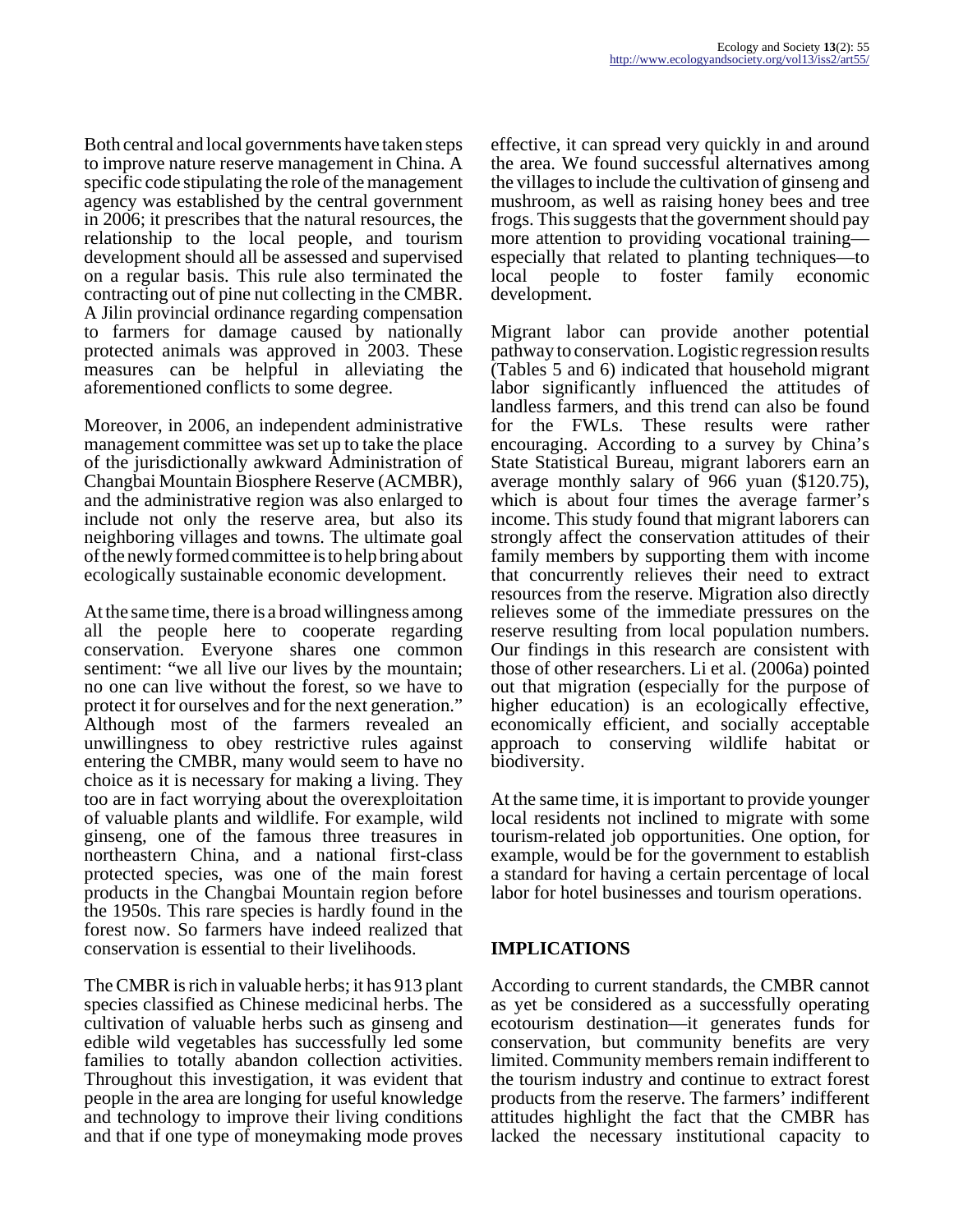provide substantive benefits to local communities. But cooperation and support from local communities is considered essential to the management of protected areas (Wells and Brandon 1992, Gurung 1995, Mehta and Heinen 2001, Colchester 2004). A new, more comprehensive policy and legislative package for ecotourism and resource use should be formulated to ensure that local people can share in the benefits generated by these activities, including being guaranteed a reasonable proportion of the income derived from them.

The location of the people shapes their attitudes toward conservation. This situation presents another challenge for the reserve management. If only the people living downtown can benefit, the forests will still suffer, and, therefore, the effectiveness of ecotourism will be greatly diminished. Poor farmers are often less capable of capturing benefits resulting from development efforts, and will have no choice but to continue extracting a living from the reserve. Ecotourism plans should be designed with a focus on the villages and taking economic differences into consideration; then they can win substantial support from the local population. Meanwhile, its effectiveness has to be compared with other solutions such as cash-crop cultivation, etc.

The examination of local responses toward nature conservation and the ecotourism industry, including attitudes, and expectations, can produce valuable information that can be incorporated into the decision-making process and help to alleviate people–park conflicts. The findings indicate that most farmers did not have a positive attitude toward conservation and most were indifferent to the tourism industry. Understanding why and how this is so can help reserve managers better understand ecotourism, improve protected area management, and integrate this information into pertinent policymaking processes. It is hoped that this study will provide useful information necessary to create a potentially nationwide ecotourism development strategy.

*Responses to this article can be read online at: <http://www.ecologyandsociety.org/vol13/iss2/art55/responses/>*

#### **Acknowledgments:**

*This research was financially supported by the National Key Technologies R&D Program of China (2006BAD03A09), National Natural Science Foundation of China (NSFC40873067&30871958), and the 863 Program (2006AA10Z251). We would like to thank the Administration of Changbai Biosphere Reserve, the Changbaishan Tourism Bureau, the government of Erdao Township, and the indigenous people in the study area for their help during our interviews and field surveys.*

### **LITERATURE CITED**

**Bai, L.** 2002. Ecotourism and the development of China's natural reserves. *Journal of Social Science of Yunnan University* **26**:20–25. (In Chinese.)

**Brandon, K., and R. Margoulis.** 1996. The bottom line: getting biodiversity conservation back into ecotourism. Pages 28–38 *in* J. A. Miller and E. Malek-Zadeh, editors. *The ecotourism equation: measuring the impacts.* Yale Bulletin Series, No. 99, Yale University, New Haven, Connecticut, USA.

**Butler, R. W.** 1980. The concept of a tourist area cycle of evolution: implications for management of resources. *The Canadian Geographer* **24**:5–12.

**Changbai Tourism Bureau.** 2006. *Record of number of visitors annually.* Unppublished document.

**Chen, Z., J. Yang, and Z. Xie.** 2005. Economic development of local communities and biodiversity conservation: a case study from Shennongjia National Nature Reserve, China. *Biodiversity and Conservation* **14**:2095–2108.

**Chinese National Committee for Man and the Biosphere Program (CNCMB).** 1998. *Nature reserves and ecotourism.* Science and Technology Press of China, Beijing, China. (In Chinese.)

**Colchester, M.** 2004. Conservation policy and indigenous peoples. *Environmental Science and Policy* **7**:145–153.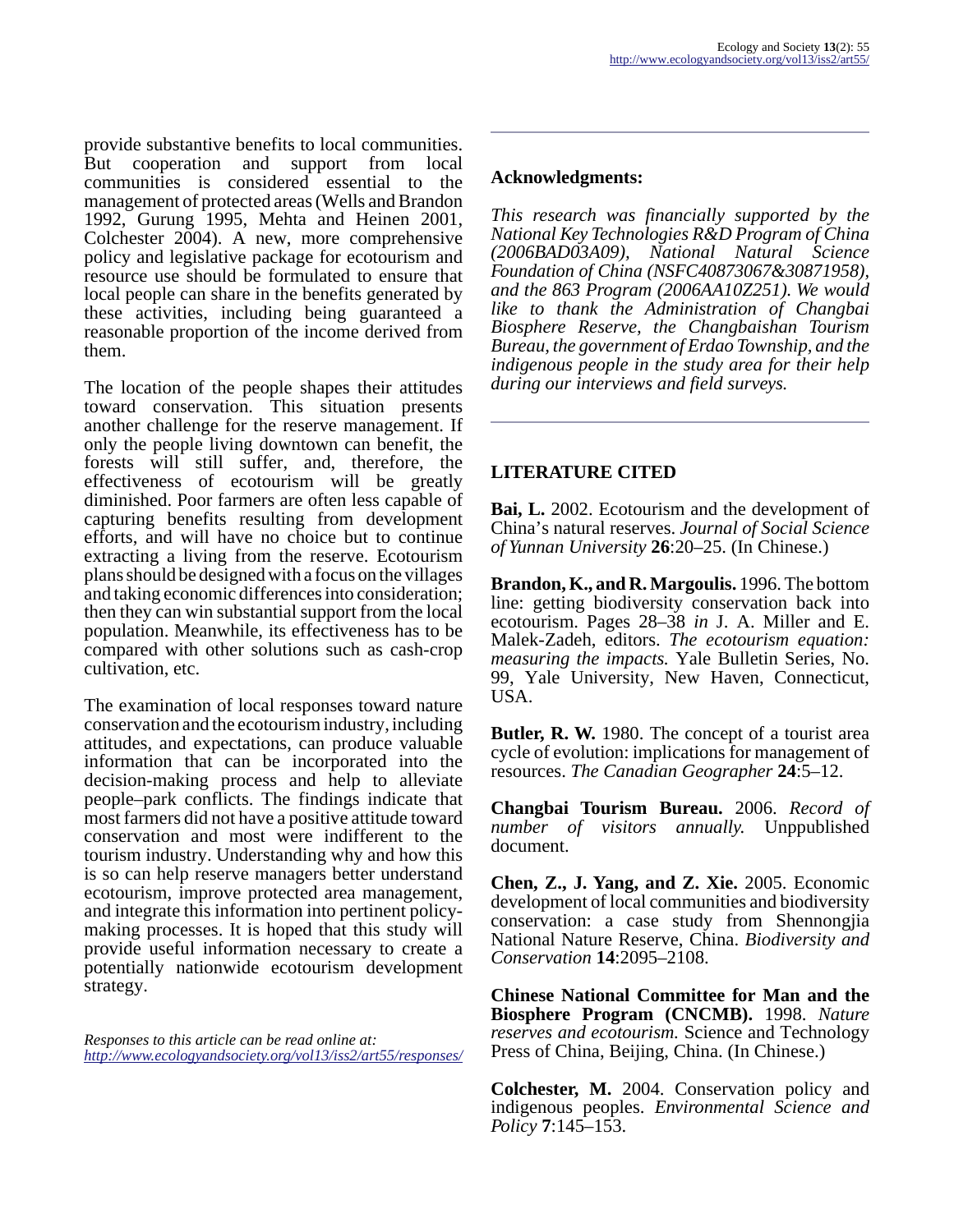**D'Amore, L. J.** 1983. Guidelines to planning in harmony with the host community. Pages 135–159 *in* P. E. Murphy, editor. *Tourism in Canada: selected issues and options.* University of Victoria, Victoria, British Columbia, Canada.

**Forest Administration.** 1994. *Regulations of the People's Republic of China on wildlife conservation.* Chinese Forestry Press, Beijing, China. (In Chinese.)

**Doxey, G. V.** 1976. When enough's enough: the natives are restless in old Niagara. *Heritage Canada* **2**:26–29.

**Gillingham, S., and P. C. Lee.** 1999. The impact of wildlife related benefits on the conservation attitude of local people around the Selo game reserve, Tanzania. *Environmental Conservation* **26**:218–228.

**Gurung, C. P.** 1995. People and their participation: new approaches to resolving conflicts and promoting cooperation. Pages 223–233 *in* J. M. McNeely, editor. *Expanding partnerships in conservation.* Island Press, Washington, D.C., USA.

**Han, N. Y., and R. Zhuge.** 2001. Ecotourism in China's nature reserves: opportunities and challenges. *Journal of Sustainable Tourism* **9**:228– 242.

**International Ecotourism Society (IES).** 1993. *Ecotourism guidelines for nature tour operators.* The International Ecotourism Society, Washington, D.C., USA.

**Jilin Province Government.** 1988. *The ad hoc regulation on Changbai Mountain Biosphere Reserve.* The Jilin Province People Press, Jilin, China. (In Chinese.)

**Jim, C. Y., and S. S. W. Xu.** 2002. Stifled stakeholders and subdued participation: interpreting local responses toward Shimentai Nature Reserve in South China. *Environmental Management* **30**:327–341.

**Kiss, A.** 2004. Is community-based ecotourism a good use of biodiversity conservation funds? *Trends in Ecology and Evolution* **19**:232–237.

**Li, A., G. M. He, Z. Liang, and J. Liu.** 2006a. Impacts of demographic and socioeconomic factors on spatio-temporal dynamics of panda habitat. *Biodiversity and Conservation* **15**:2343–2363.

**Li, W., and N. Han.** 2001. Ecotourism management in China's nature reserves. *Ambio* **30**:62–63.

**Li, W., Q. Zhang, C. Y. Liu, and Q. F. Xue.** 2006b. Tourism's impacts on natural resources: a positive case from China. *Environmental Management* **38**:572–579.

Liang, L. K., and X. Cao. 2006. On the ecotourism in our nature reserves. *Ecological Economy* **2**:120– 123. (In Chinese.)

**Lindberg, K.** 1991. *Policies for maximizing nature tourism's ecological and economic benefits.* World Resources Institute, Washington, D.C., USA.

**Lindberg, K., J. Enriquez, and K. Sproule.** 1996. Ecotourism questioned: case studies from Belize. *Annals of Tourism Research* **23**:543–562.

**Mehta, J., and J. Heinen.** 2001. Does communitybased conservation shape favorable attitudes among locals? An empirical study from Nepal. *Environmental Management* **28**:165–177.

**Miao, H.** 2000. Community participation mechanism of China's nature reserve. Pages 57–71 *in* China Man and Biosphere Committee, editor. *Policy study on sustainable management for China's nature reserves.* Scientific and Technical Documents Publishing House, Beijing, China. (In Chinese.)

**Mowforth, M., and I. Munt.** 1998. *Tourism and sustainability: new tourism in the third world.* Routledge, London, UK.

**Newmark, W. D., N. L. Leonard, H. I. Sariko, and D. G. M. Gamassa.** 1993. Conservation attitudes of local people living adjacent to five protected areas in Tanzania. *Biological Conservation* **63**:177–183.

**Norris, R.** 1992. Can ecotourism save natural areas? *National Parks* **1**: 33–34.

**Ouyang, Z., X. Wang, H. Miao, and L. Y. Han.** 2002. Problems of management system of China's nature preservation zones and their solutions. *Science and Technology Review* **1**:49–56. (In chinese.)